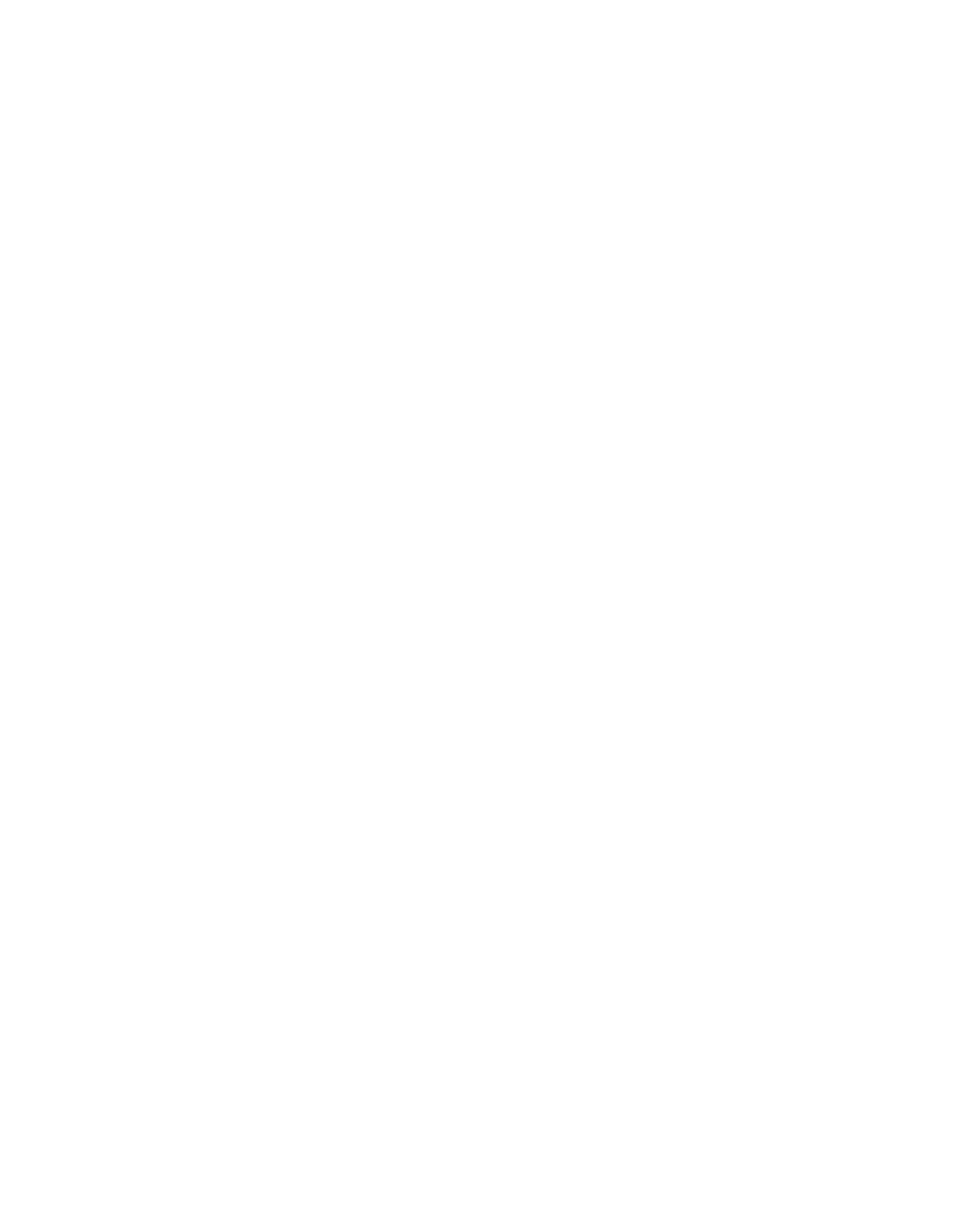# **VMI Inclusive Excellence**

# *One Virginia Strategic Plan*

# **1 July 2021**

### **Contents**

| <b>Appendix:</b>                                                                                                                                                                                                               |  |
|--------------------------------------------------------------------------------------------------------------------------------------------------------------------------------------------------------------------------------|--|
|                                                                                                                                                                                                                                |  |
| One Corps - One VMI - A Unifying Action Plan - Major General Cedric T. Wins ------- 18                                                                                                                                         |  |
|                                                                                                                                                                                                                                |  |
| Background-Communication and the contract of the contract of the contract of the contract of the contract of the contract of the contract of the contract of the contract of the contract of the contract of the contract of t |  |
|                                                                                                                                                                                                                                |  |
|                                                                                                                                                                                                                                |  |
|                                                                                                                                                                                                                                |  |
| Action Concept - 26                                                                                                                                                                                                            |  |
|                                                                                                                                                                                                                                |  |
|                                                                                                                                                                                                                                |  |
|                                                                                                                                                                                                                                |  |
|                                                                                                                                                                                                                                |  |

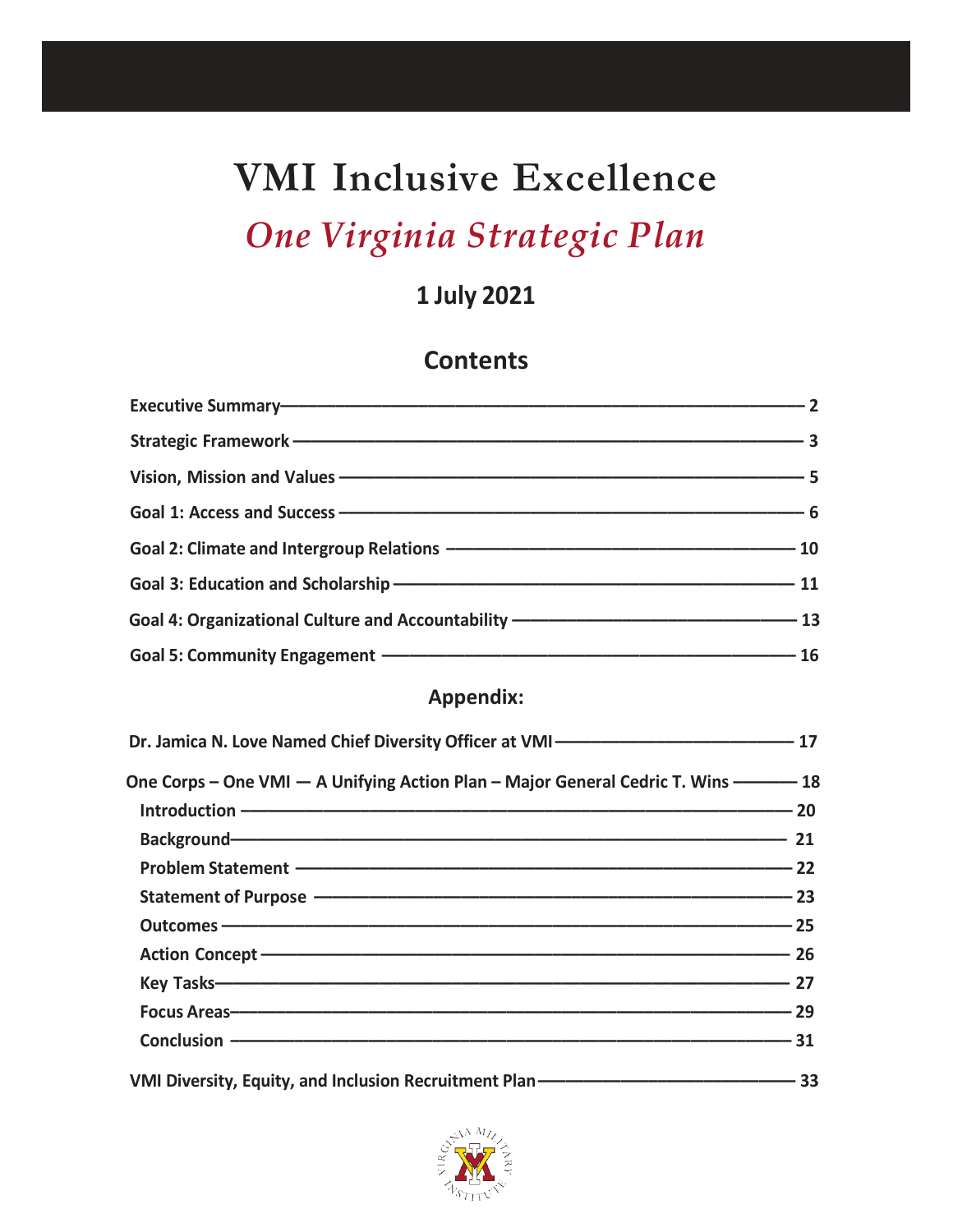# **Executive Summary**

The VMI Board of Visitors directed VMI to development a Diversity, Equity, and Inclusion Recruitment Plan in October 2020. Development of this plan will require additional study, input, and review before finalization. This document represents an initial framework for initiating discussions and formalizing goals, objectives, and metrics to measure progress. The Plan will focus on five major goals:

- 1. Achieve and maintain a more diverse and inclusive student body, faculty, staff, and administration.
- 2. Create and sustain an organizational environment that affirms and represents diversity and employs inclusive practices throughout its daily operations.
- 3. Engage students, faculty, staff, alumni, and the community in learning varied perspectives of domestic and international diversity, equity, inclusion, and social justice. Create and sustain an organizational environment that affirms and respects diversity and employs inclusive practices throughout its daily operations.
- 4. Create and sustain an institutional infrastructure that effectively supports progress and accountability in achieving DE&I goals.
- 5. Community Engagement: leveraging institutional philanthropy and community partnerships to create collective impact with other community organizations.

VMI will consider input from other state agencies and guidance from the following publications in developing the Plan:

- 1. The ONE Virginia Plan (Many Virginians: One Commonwealth)
- 2. State Council of Higher Education for Virginia (SCHEV) revised and updated "Pathways to Opportunity: The Virginia Plan for Higher Education."
- 3. The Virginia Department of Human Resource Management "Navigating Pathways to Workforce Excellence."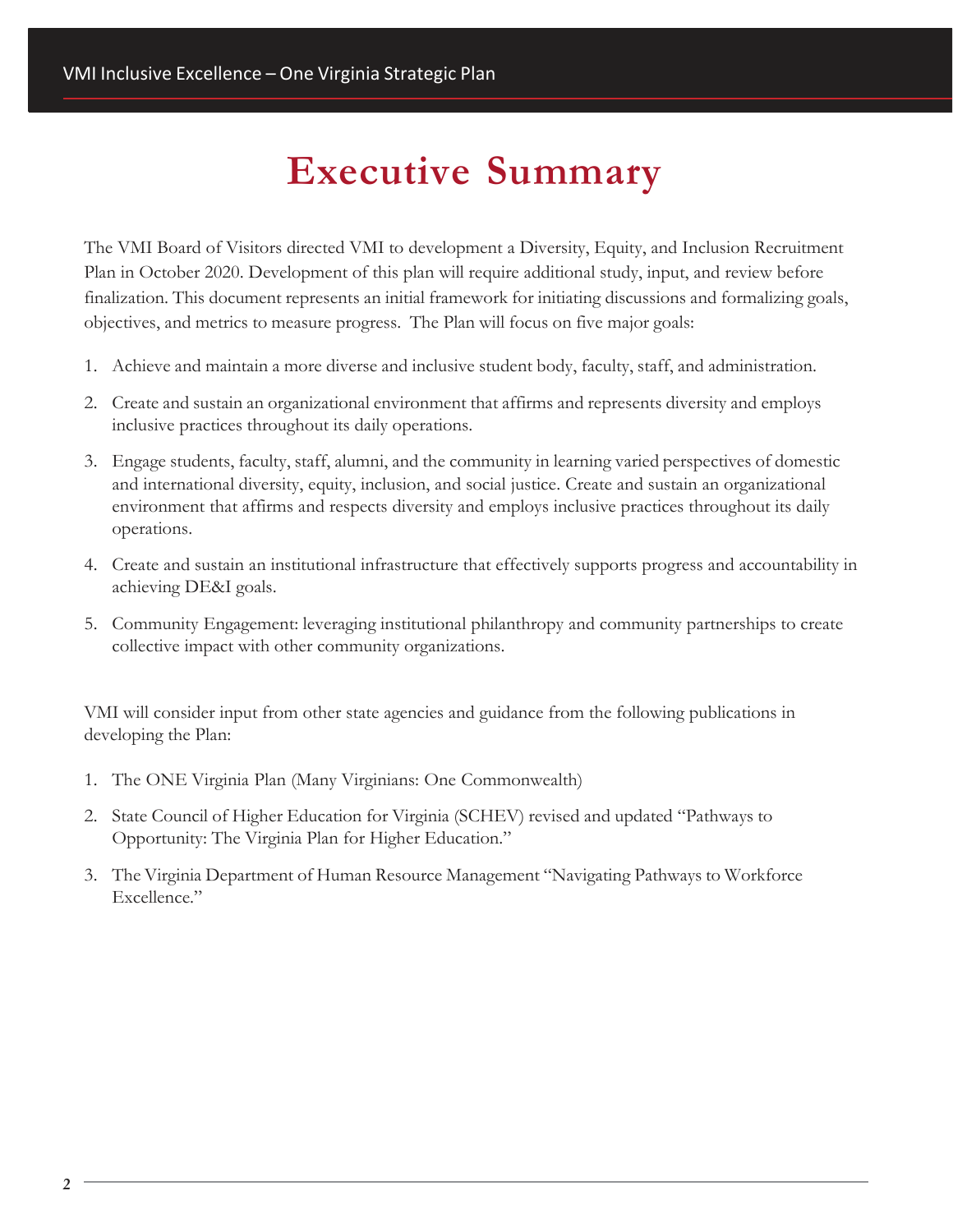

# **Strategic Framework**

In response to social unrest across the country, the need for diversity, equity and inclusion (DE&I) has moved to the top of the agenda for many institutions. However, in order to make a lasting commitment to DE&I, institutions must move beyond a contemporaneous response to social unrest and take steps to implement a lasting institutional commitment to creating an inclusive environment. Advancing the agenda of DE&I extends beyond simply inviting members of underrepresented communities into VMI, it requires careful consideration of VMI's mission, unique military structure, and strategic policy to formulate a true strategic plan. The goal of this plan is to produce institutional transformation through a program known as Inclusive Excellence. The plan will draw on VMI's solid foundation of accountability, honor, integrity, and respect.

Association of American Colleges & Universities (AAC&U) uses *inclusive excellence* to guide colleges and universities when incorporating diversity, equity, and educational quality. *Inclusive excellence* features four tenets;

- 1. Achieving educational equity in an inclusive, accepting setting.
- 2. Learning the skills, information, and mindsets students need to impact a diverse society.
- 3. Building a climate in classrooms and on the post that supports all students
- 4. Fostering learning opportunities that accept diversity is a benefit to problem-solving.

Johns Hopkins University Press notes, "Daryl G. Smith has devoted her career to studying and fostering diversity in higher education. In "Diversity's Promise for Higher Education," Smith brings together research from a wide variety of fields to propose a set of clear and realistic practices that will help colleges and universities locate diversity as a strategic imperative..." Daryl Smith (2020) notes that educational institutions must see the work of DE&I as central to their job. Additionally, Smith advises colleges and universities that want real institutional change to see diversity as essential for their mission and not just as a value. Lastly, Smith (2020) notes that diversity connects to enhanced leadership, positive transformation, student success, accountability, and more equitable hiring practices.

# **What is Diversity?**

Understanding the uniqueness of each person based on a collection of human attributes, cultures, traditions, learning styles, etc. As an institution of higher education with a military foundation we also adopt the definition of diversity from the Military Leadership Diversity Commission- Diversity is recognizing, appreciating, respecting, and utilizing various human attributes. Diversity creates performance advantages through the synergy of diverse ideas. The following are the most common individual differences referenced when assessing diversity;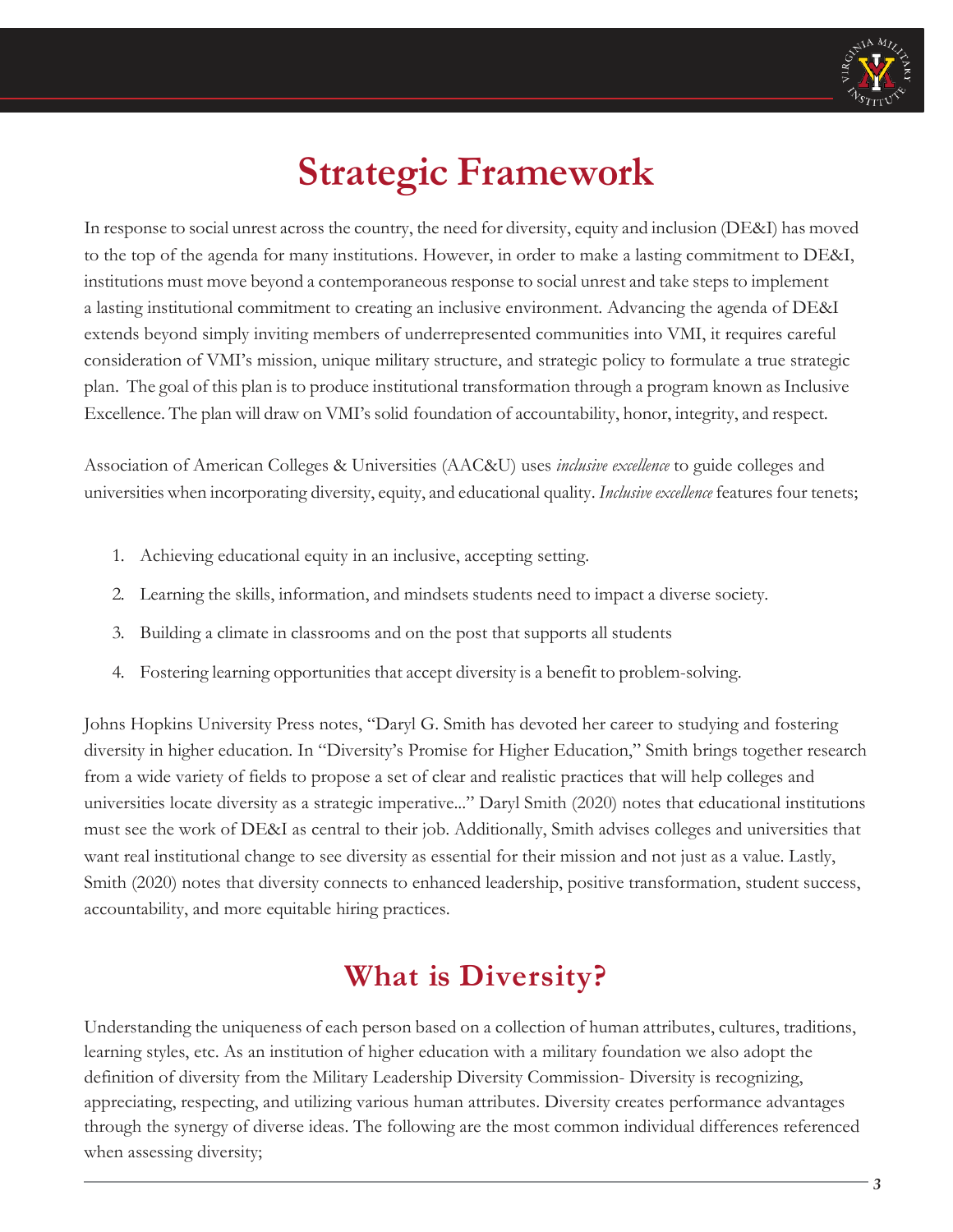- Age
- **Ethnicity**
- Gender/Gender Identity
- Physical Ability
- Race
- Religion/Spiritual Beliefs
- Sexual Orientation
- Socio-Economic Status

# **What is Equity?**

Equity refers to fairness and justice and is distinguished from equality: Whereas equality means providing the same to all, equity means recognizing that we do not all start from the same place and must acknowledge and make adjustments to address historical and existing discrimination. Inequities happen when unfair or biased practices, policies, or situations contribute to a lack of equality. Equity must permeate all practices, policies, and procedures for every constituent.

## **What is Inclusion?**

Inclusion means valuing all members of a community. Inclusion is manifested by bringing traditionally excluded individuals and groups into activities, policies and decision-making processes in a fashion that shares power, privilege, and affirms one's culture. The result of inclusion is an institution that promotes belonging and values knowledge of all people.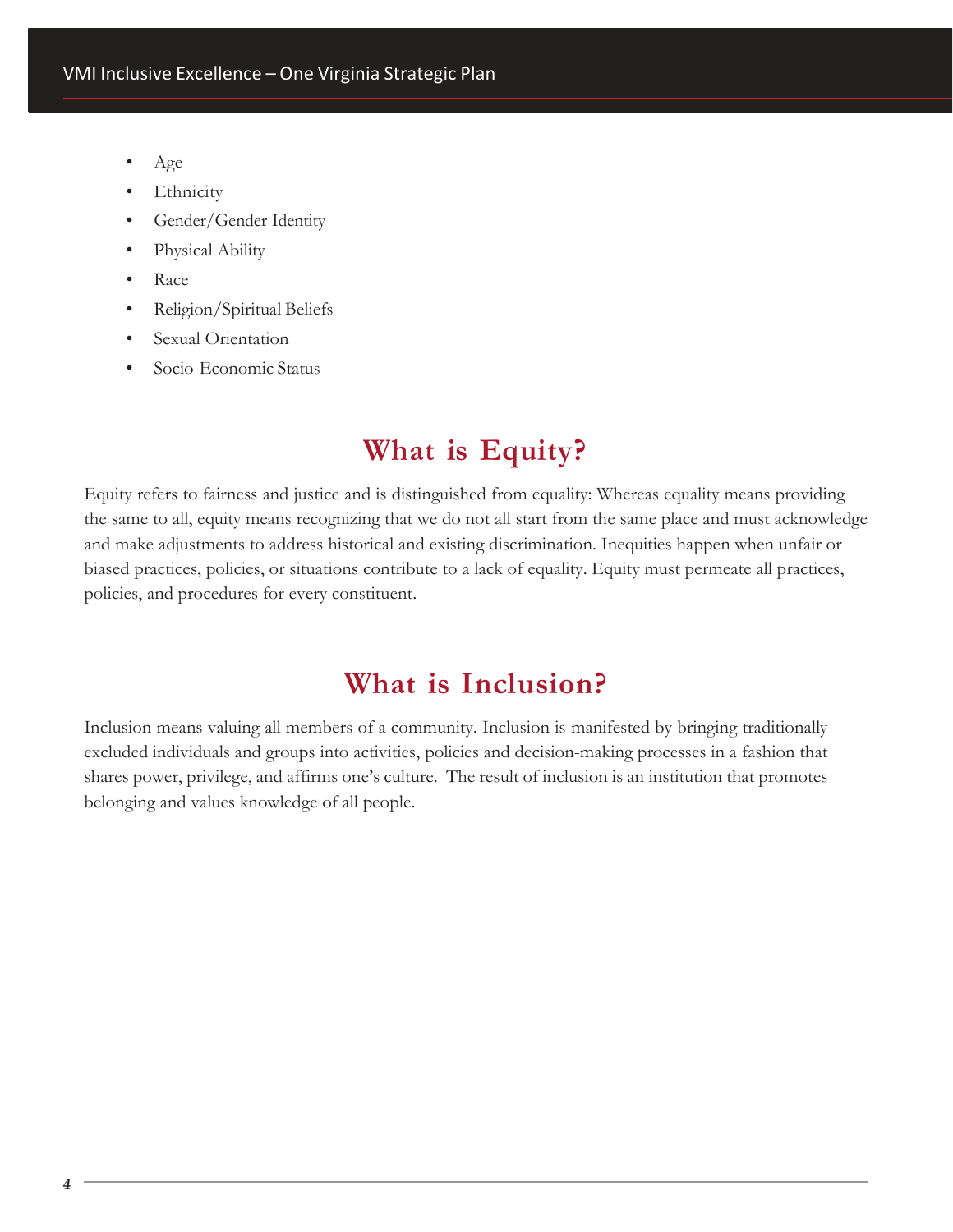

# **Vision, Mission and Values**

### **Vision**

To be the premier small college in the nation, unequalled in producing educated and honorable citizen-leaders, with an international reputation for academic excellence supported by a unique commitment to character development, self-discipline and physical challenge, conducted in a military environment.

### **Mission**

The Virginia Military Institute believes that the measure of a college lies in the quality and performance of its graduates and their contributions to society. Therefore, it is the mission of the Virginia Military Institute to produce educated, honorable men and women, prepared for the varied work of civil life, imbued with love of learning, confident in the functions and attitudes of leadership, possess- ing a high sense of public service, advocates of the American Democracy and free enterprise system,and ready as citizen-soldiers to defend their country in time of national peril.

### **Values**

Members of the Virginia Military Institute community are committed to the highest ethical standards in furtherance of our mission. Our policies and procedures provide guidance for the application of the ethical values stated below in our daily lives and work as members of this community.

### *We are committed to:*

### *Honor: We will support the Cadet Honor System.*

### *Integrity:*

*We will conduct ourselves with integrity in our dealings with and on behalf of the Institute.*

### *Accountability:*

*We will be accountable as individuals and as members of this community for our ethical conduct and for compliance with applicable laws and Institute policies and procedures.*

### *Respect:*

*We will respect the rights and dignity of others.*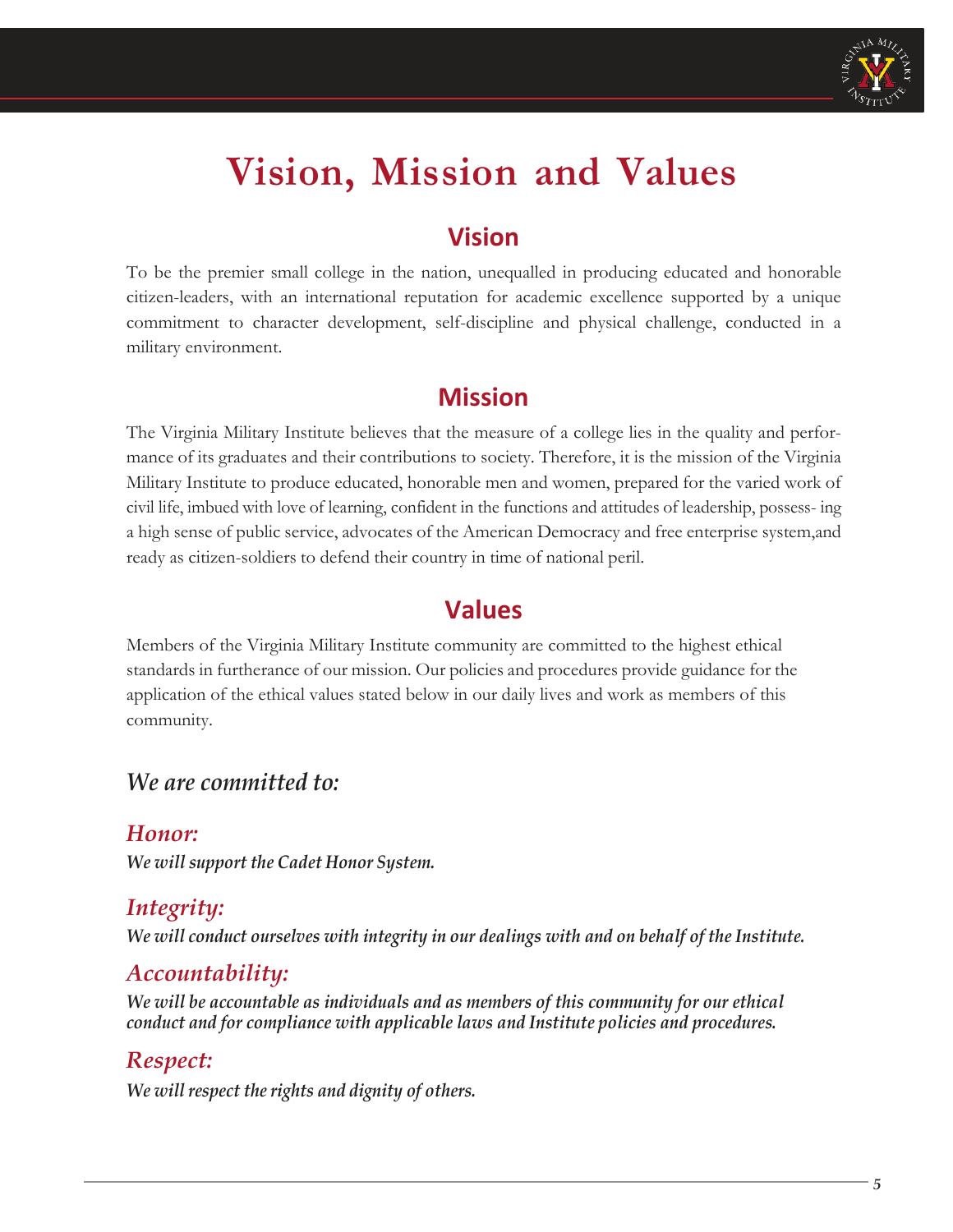# **Goal 1: Access and Success**

**Achieve and maintain a more diverse and inclusive student body, faculty, staff, and administration**

### **Objective 1**

**Achieve increased student enrollment from historically underrepresented and underserved populations.**

#### **Tasks**

- 1. Implement new gateway initiatives to make VMI a preferred destination for students from underrepresented and underserved populations. (Director of Admissions, Chief Diversity Officer)
- 2. Increase diversity of student populations by increasing financial aid. (Director of Financial Aid)
- 3. Conduct recruiting activities at locations targeting underrepresented populations. (Director of Admissions)
- 4. Involve multi-cultural cadets, staff, and alumni in the process of developing activities that will assist in the recruitment of underrepresented populations of prospective cadets. (Chief of Staff & Director of Admissions)
- 5. Improve how students of color, first-generation college students, and other underrepresented populations are identified in the admissions inquiry and applicant pool. (Director of Admissions)
- 6. Increase yield for admitted first-time college or transfer students from underrepresented and underserved populations. (Director of Admissions)
- 7. Increase community partnerships to assist with the recruitment of underrepresented cadets. (Director of Admissions & Chief Diversity Officer)

- 1. Enrollment numbers for gateway program participants
- 2. Yield rate for admitted first-time college and transfer students
- 3. Financial assistance funding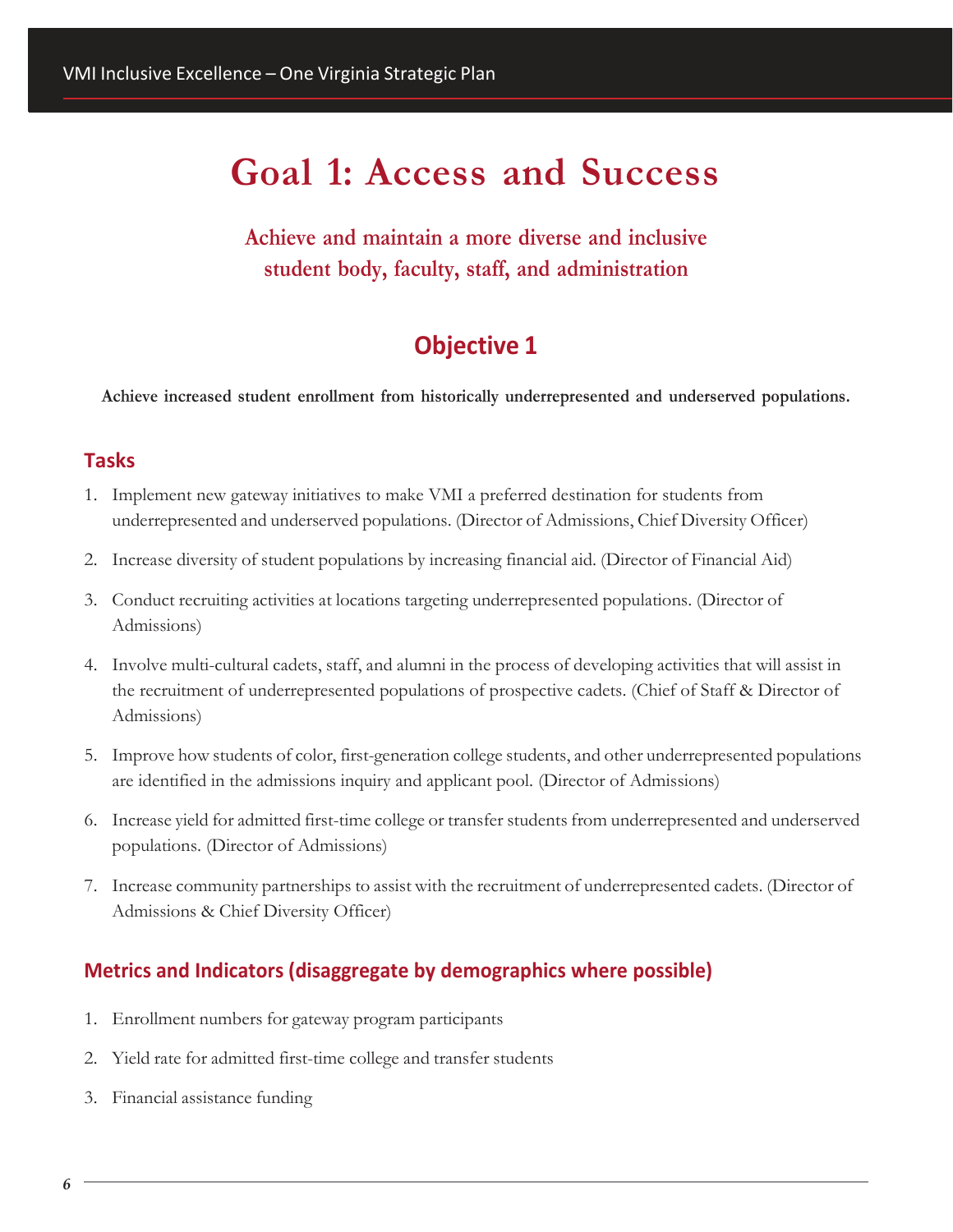

**Increase retention and academic success of historically underrepresented and underserved undergraduate students.**

#### **Tasks**

- 1. Identify specific barriers to the academic progress and success of underrepresented and underserved student populations (Deputy Superintendent for Academics and Dean of the Faculty)
- 2. Ensure broad participation of underrepresented and underserved students in experiential learning opportunities or other high-impact programs (Commandant, & Deputy Superintendent for Academics and Dean of the Faculty)
- 3. Assess the effectiveness of academic support and high-impact student success and mentorship programs to ensure efforts and outcomes align with goals; identify opportunities for continuous improvement. (Director of Athletics, Director of Assessment & Evaluation, Commandant, & Deputy Superintendent for Academics and Dean of the Faculty)
- 4. Address the equitable student access of admission policies, procedures, and financial assistance (FAFSA, grants scholarships, etc.) (Director of Financial Aid & Director of Admissions)

- 1. Participation rates in academic support programs
- 2. First to second year retention rates
- 3. Second to third year retention rates
- 4. Results of program evaluation/assessments
- 5. Participation rates of first-year Cadet's mentorship by upper-class cadets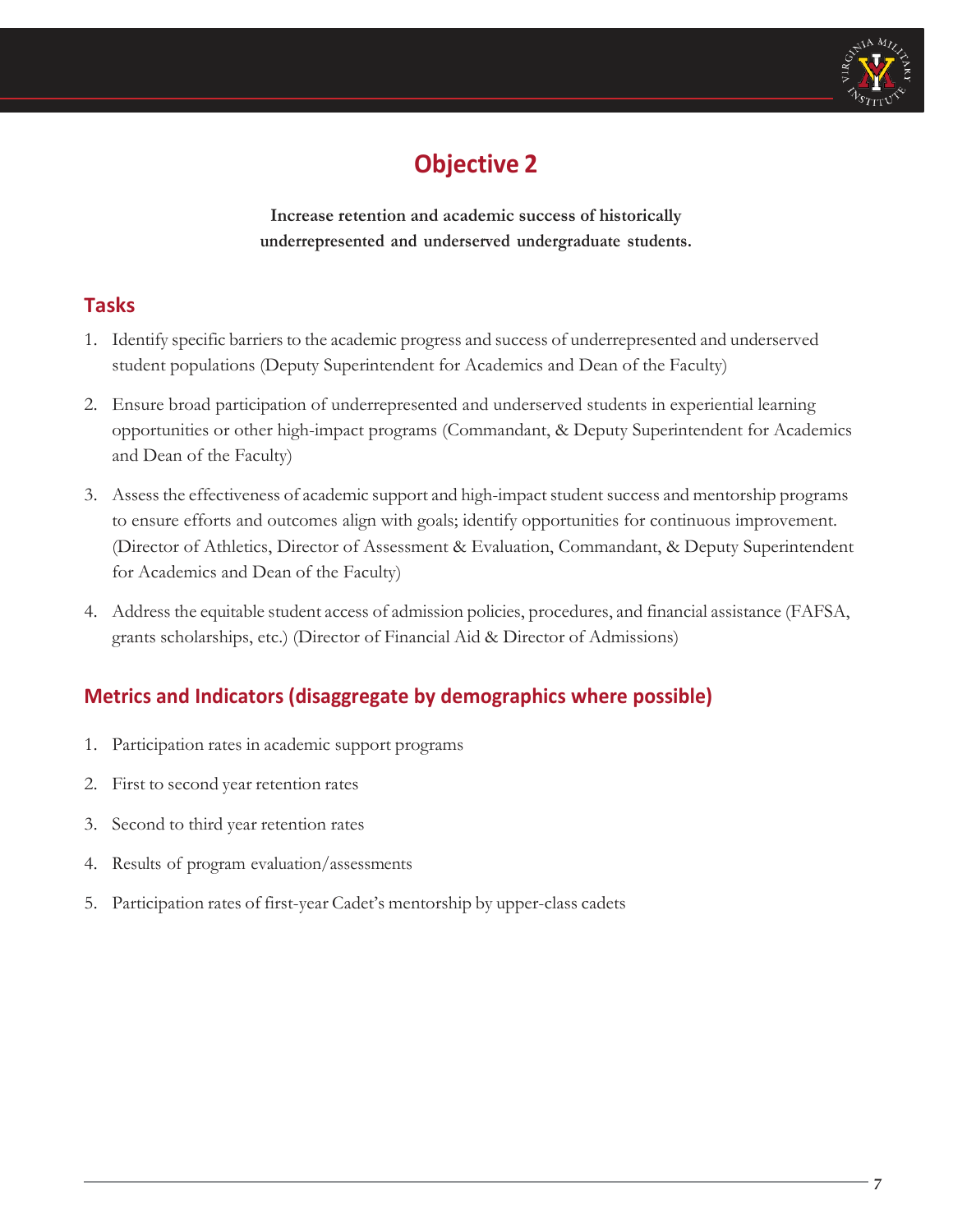**Recruit and retain a diverse faculty and staff**

#### **Tasks**

- 1. Create an aggressive multi-dimensional recruitment and retention plan for all levels of faculty and staff. (Deputy Superintendent for Finance, Administration and Support & Chief Diversity Officer, Deputy Superintendent for Academics and Dean of the Faculty & Chief Diversity Officer)
- 2. Improve workplace experience through the use of exit interviews and climate surveys and the implementation of employee leadership and mentoring programs including underrepresented and underserved populations. (Director of Assessment and Evaluation, Director of Human Resources, Director of the Center for Leadership and Ethics, and Deputy Superintendent for Finance, Administration and Support)
- 3. Review and benchmark salaries for equity issues and examine diversity and experiences of underrepresented managers, executives, and tenured faculty to identify and remove barriers to opportunities and advancement. (Chief Diversity Officer, Director of Human Resources, & Deputy Superintendent for Academics and Dean of the Faculty)
- 4. Increase recognition programs that acknowledge the contribution made to advance diversity, equity, and inclusion. (Deputy Superintendent for Academics and Dean of the Faculty, Deputy Superintendent for Finance, Administration and Support, Commandant, & Director of Human Resources, and Chief Diversity Officer)
- 5. Create and evaluate strategies to recruit and retain faculty and staff with diverse physical ability disabilities, and ensure that accommodations for employees with diverse abilities are easily accessible. (Office of Human Services, Deputy Superintendent for Finance, Administration and Support, Commandant, & Chief of Staff)
- 6. Collaborate with tenured professors and professional staff at Historically Black Colleges & Universities (HBCUs) and Hispanic Serving Institutions (HSIs) for resource sharing and talent acquisition. (Deputy Superintendent for Finance, Administration and Support, Deputy Superintendent for Academics and Dean of the Faculty & Chief Diversity Officer)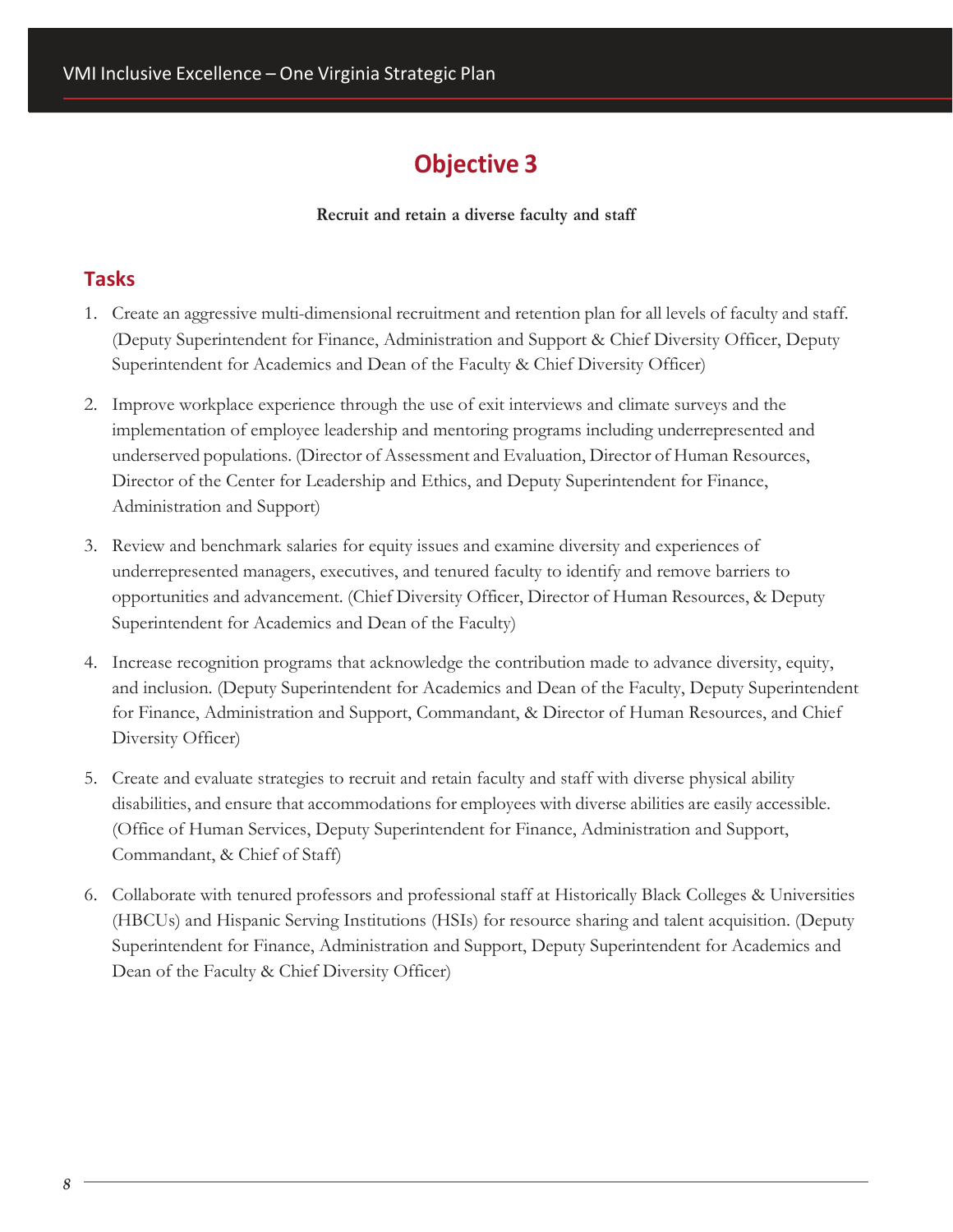

- 1. Faculty and staff headcount and percentages.
- 2. Managerial and executive staff counts and percentages
- 3. Retention rates for faculty and staff
- 4. Tenure and promotion rates
- 5. Review of dashboard
- 6. Leadership development participation for faculty and staff.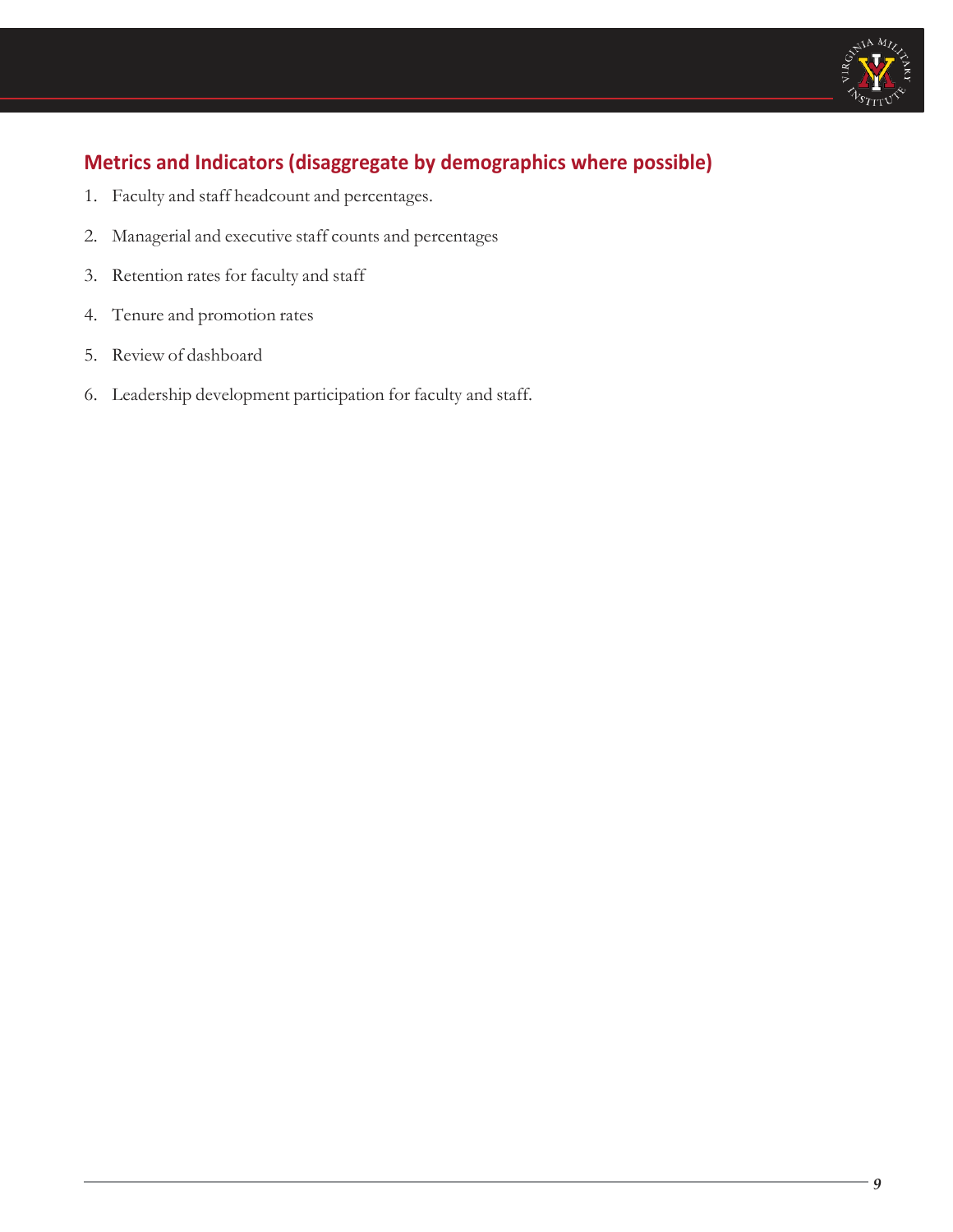# **Goal 2: Climate and Intergroup Relations**

**Create and sustain an organizational environment that affirms and respects diversity and employs inclusive practices throughout its daily operations**

### **Objective 1**

**Create and maintain a climate that acknowledges and celebrates diversity and employs inclusive practices throughout its daily operations, aligned with VMI's vision, mission, and values.**

#### **Tasks**

- 1. Use ongoing Institute climate surveys and focus groups to periodically assess student, faculty, and staff feedback that may signify barriers to a welcoming and inclusive environment related to diversity. (Director of Assessment and Evaluation & Chief Diversity Officer)
- 2. Create a meaningful dialogue between and among groups that increases understanding of varied perspectives and the nature of social and economic inequalities. (Deputy Superintendent for Academics and Dean of the Faculty, Commandant, Director of the Center for Leadership and Ethics, & Chief Diversity Officer)
- 3. Offer educational and celebratory events for cadets, faculty, staff, and the VMI community that recognizes, value, and honors diversity and promotes inclusion. Evaluate these programs to gauge the impact on the climate for diversity and inclusion. (Deputy Superintendent for Academics and Dean of the Faculty, Commandant, & Chief Diversity Officer)
- 4. Provide ongoing compulsory education and training for the VMI community on the prevention of harassment, discrimination, and identity-based violence and related equity policies; promote productive ways to resolve conflict; effectively address concerns and complaints. (Inspector General, and Chief Diversity Officer)
- 5. Ensure that all VMI cadets, faculty, and staff are compliant with newly released DHRM Training on Cultural Competence. (Deputy Superintendent for Academics and Dean of the Faculty, Commandant, & Director of Human Resources)
- 6. Support physicalspaces that address the needs of multicultural and underrepresented/underserved populations. (Institute Planning Officer & Chief Diversity Officer)

- 1. Perceptions of climate for diversity and inclusion as measured by climate survey and other sources of information
- 2. Using climate surveys and evaluations, measure awareness and understanding of Institute resources related to harassment, discrimination, and identify-based violence.
- 3. Results of program evaluations designed to facilitate intergroup dialogue and trust
- 4. Using national benchmarking, triangulate institutional results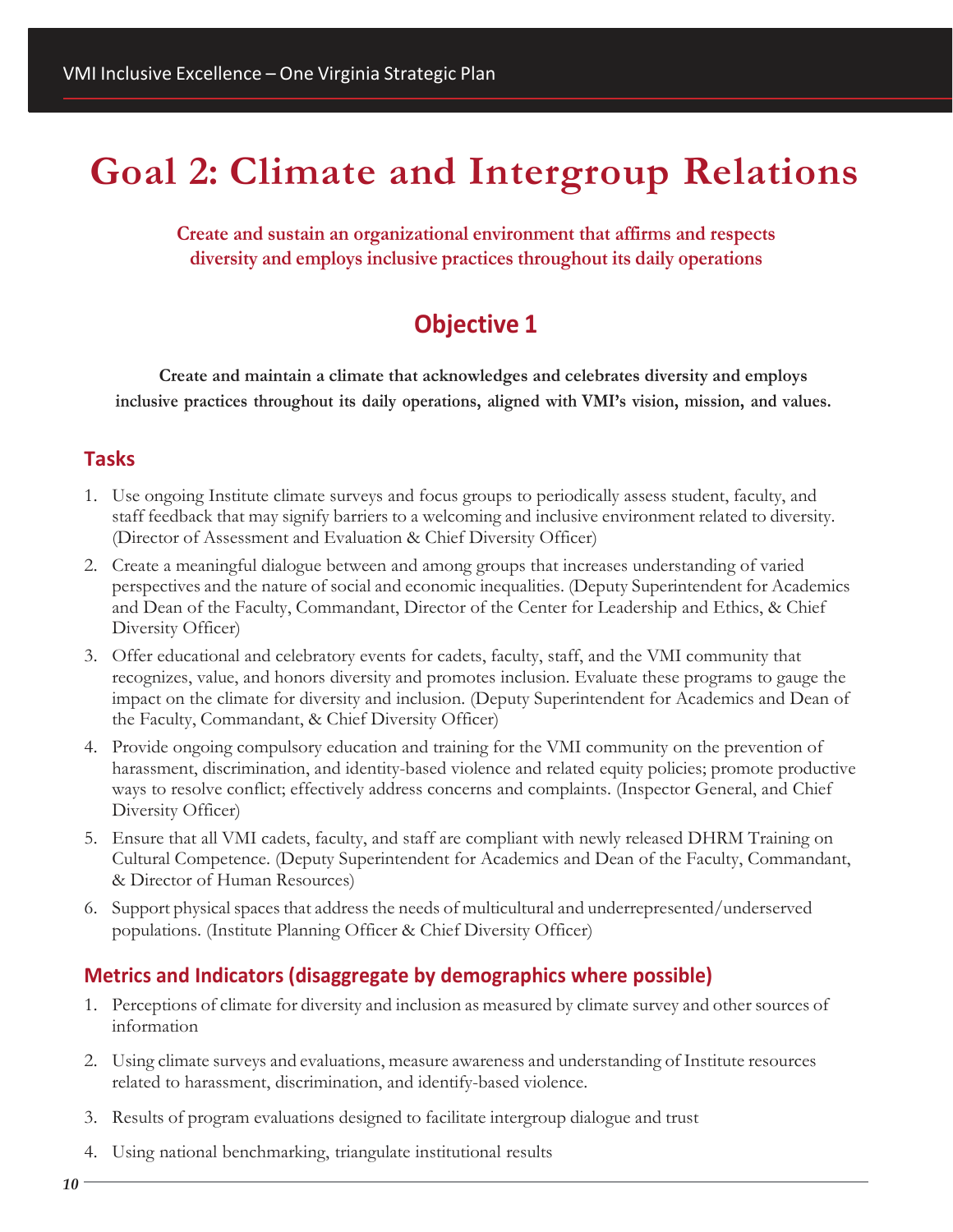

# **Goal 3: Education and Scholarship**

**Engage students, faculty, staff, alumni, and the community in learning varied perspectives of domestic and international diversity, equity, inclusion, and social justice. Create and sustain an organizational environment that affirms and respects diversity and employs inclusive practices throughout its daily operations.**

# **Objective 1**

**Offer courses, curricula, art/artistic events, and learning opportunities at the undergraduate level that achieve DE&I learning goals.**

#### **Tasks**

- 1. Establish DE&I competencies for cadets, faculty, and staff. (Deputy Superintendent for Academics and Dean of the Faculty Commandant, Chief Diversity Officer)
- 2. Create opportunities that help faculty, staff, and cadets assess the achievement of DE&I learning outcomes in class or co-curricular activities. (Director of Assessment and Evaluation, Deputy Superintendent for Academics and Dean of the Faculty, Commandant, Director of Athletics, & Director of Human Resources)
- 3. Hire faculty and staff with content expertise in areas of study that examine diverse cultures and intersectionality. (Deputy Superintendent for Academics and Dean of the Faculty)
- 4. Provide opportunities for cadets to learn about diverse identities and cultures. (Commandant & Chief Diversity Officer, Deputy Superintendent for Academics and Dean of the Faculty)
- 5. Reevaluate the curriculum with a diversity, equity, and inclusion lens (Deputy Superintendent for Academics and Dean of the Faculty, Department Heads & Chief Diversity Officer)
- 6. Incentivize research conducted by cadets and faculty in diversity, equity, and inclusion areas. (Deputy Superintendent for Academics and Dean of the Faculty & Chief Diversity Officer)
- 7. Provide compulsory multi-faceted training and education for cadets, faculty, and staff on "difficult dialogues" in multiple settings, e.g., classrooms, living environments, organizations, offices, etc. (Chief Diversity Officer, Deputy Superintendent for Academics and Dean of the Faculty, Director of Intercollegiate Athletics Commandant, and Director of the Center for Leadership and Ethics)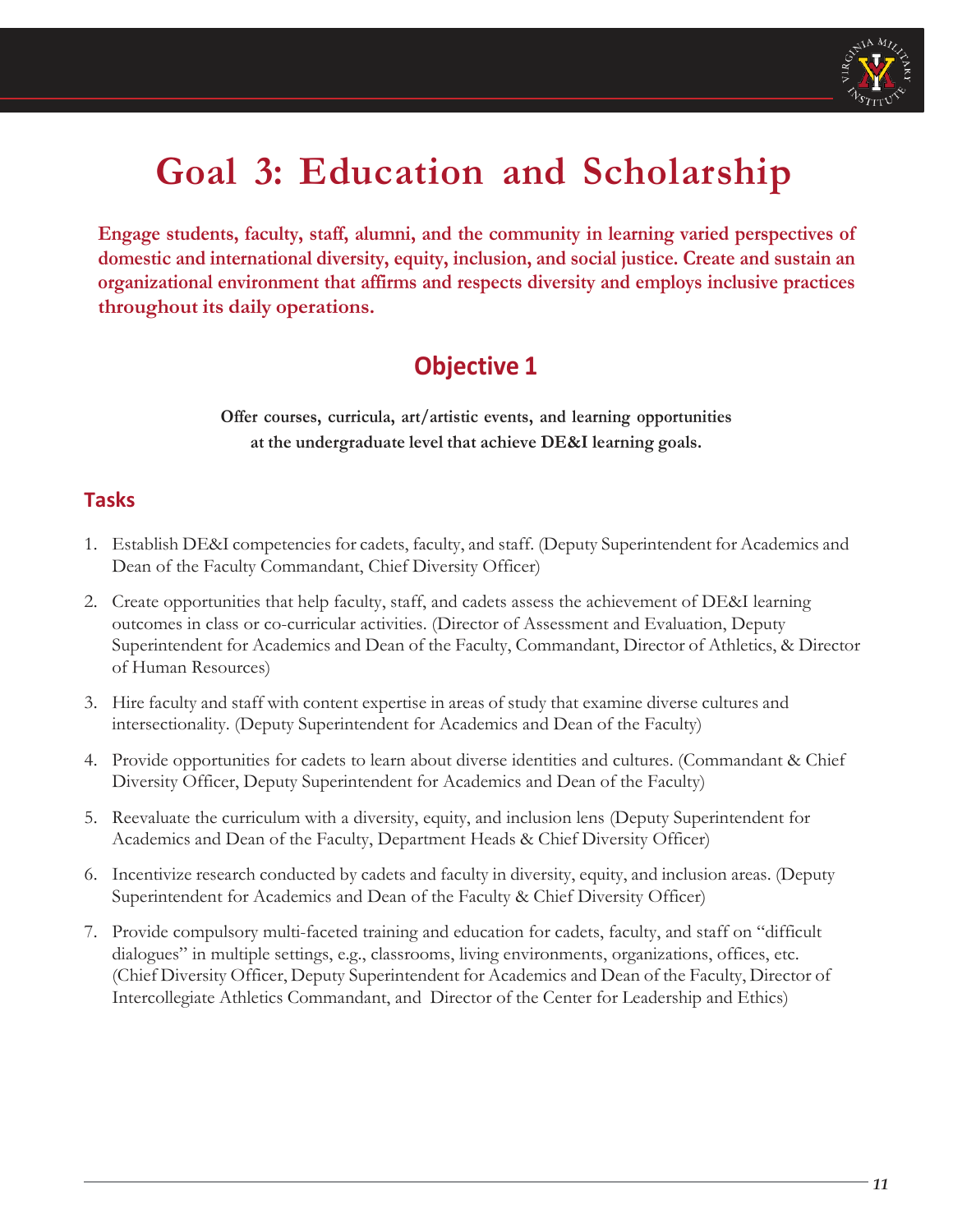#### **Metrics and Indicators (disaggregate by demographics where possible)**

- 1. Participation by faculty and staff in professional development programs related to curricular transformation, in support of diversity, equity and inclusion
- 2. Cadet participation in co-curricular opportunities tied to Inclusive Excellence
- 3. Research output related to DE&I topics
- 4. Evaluation of programs related to inclusive teaching
- 5. Self-reported improvement in knowledge and skill related to teaching and curricular development

### **Objective 2**

#### **Increase the cultural competencies of faculty and staff.**

#### **Tasks**

1. Create virtual and in-person professional development opportunities designed to improve awareness and competencies of faculty and staff with regards to DE&I. (Chief Diversity Officer & Director of Human Resources)

- 1. Level of participation in professional development opportunities
- 2. Self-reported growth in awareness and competencies
- 3. Faculty assessment of diversity-related learning goals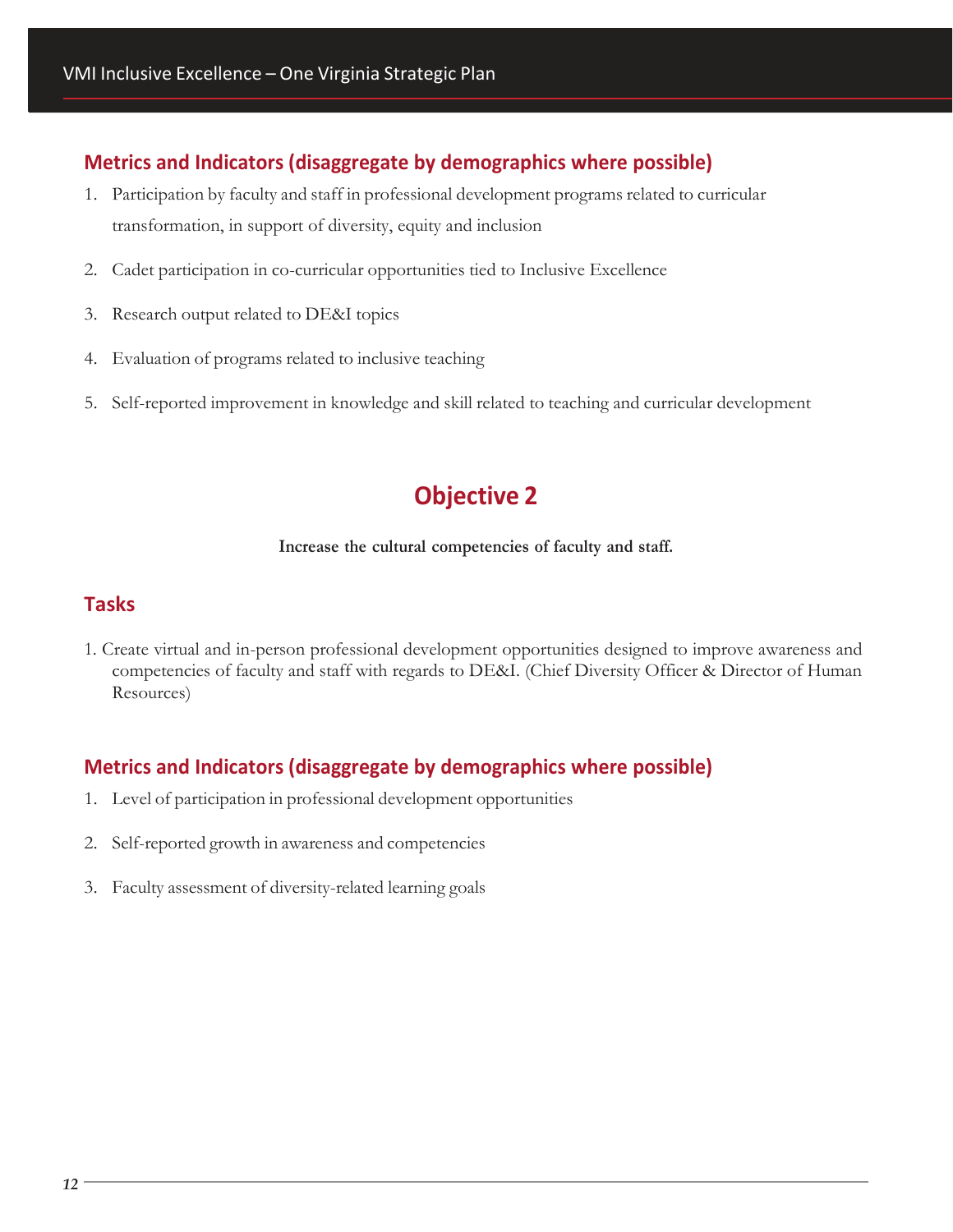

# **Goal 4: Organizational Culture and Accountability**

**Create and sustain an institutional infrastructure that effectively supports progress and accountability in achieving DE&I goals.**

# **Objective 1**

**Develop a robust, empowered infrastructure to address longstanding institutional challenges and sustain the journey toward Inclusive Excellence.**

#### **Tasks**

- 1. Incorporate diversity, equity and inclusion in all strategic planning efforts. (Deputy Superintendent for Finance, Administration and Support, Deputy Superintendent for Academics and Dean of the Faculty, Commandant, & Chief Diversity Officer)
- 2. Increase diversity of applicant pool for all levels of administration, faculty, and staff positions. (All Hiring Managers)
- 3. Conduct annual compulsory training for senior leadership in alignment with values. (Chief Diversity Officer)
- 4. Design processes and share resources and best practices across the institution. (Chief Diversity Officer)

- 1. Documentation of mission and scope for Chief Diversity Officer
- 2. Documented processes for reporting progress towards the DE&I goals established in the Inclusive Excellence framework
- 3. Evidence of DE&I integration in the post (campus) wide and unit-level operations plans
- 4. Report on where the use of shared resources and dispersion of best practices have been implemented
- 5. Number of formal cross-post collaborations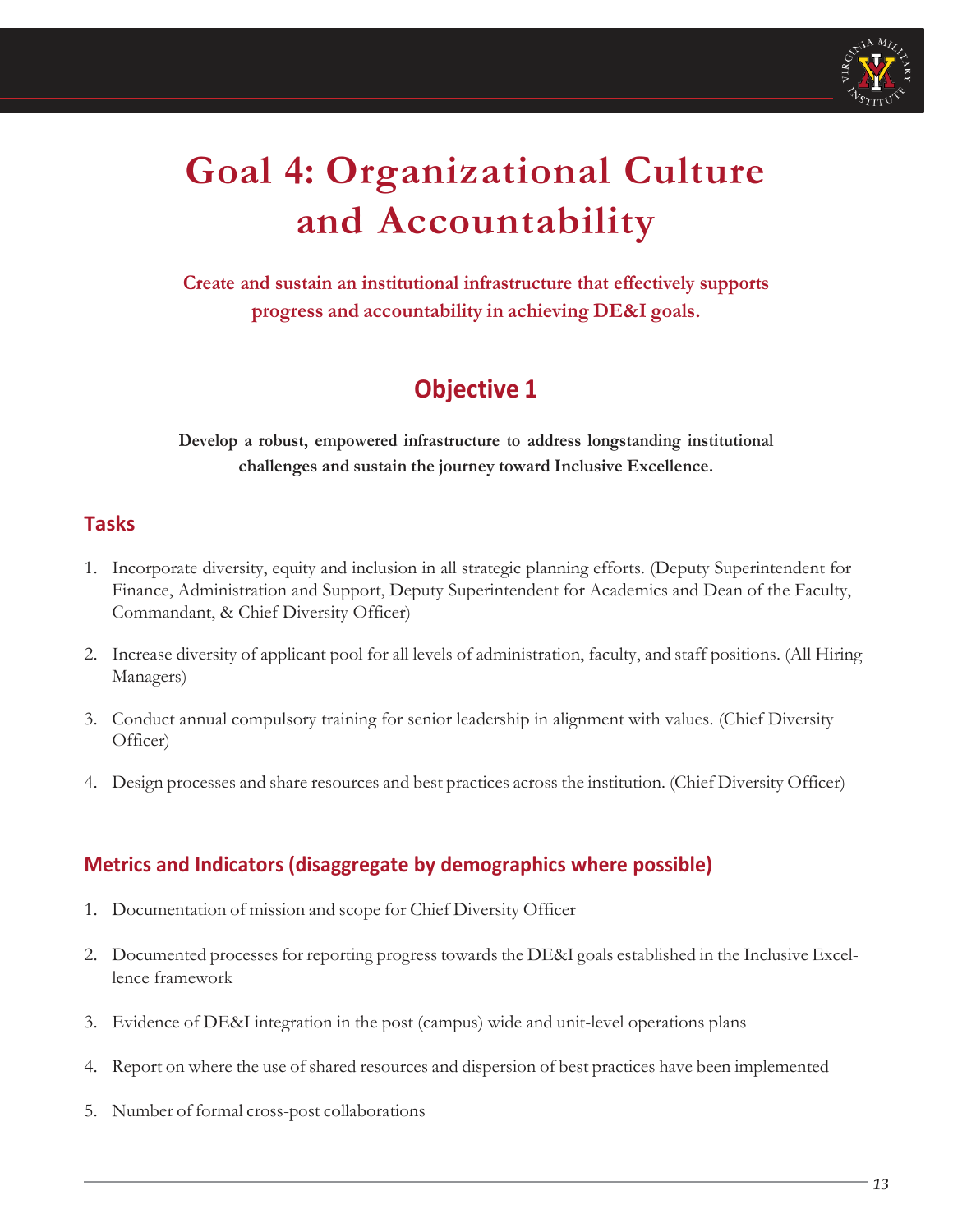**Create a culture of evaluation and continuous improvement for administrators and senior leaders.**

#### **Tasks**

- 1. Engage critical leaders and stakeholders in analyzing disaggregated data and special studies to understand better and address longstanding challenges for underrepresented and underserved students, faculty, and staff. (Chief Diversity Officer & Director of Assessment and Evaluation)
- 2. Continue systems of reporting and accountability for SWaM procurement. (Director of Procurement)
- 3. Track the retention for diverse faculty, staff, and students (graduation rates) (Director of Assessment and Evaluation).
- 4. Evaluate internal policies, processes, and practices throughout the institution. (Institute Planning Committee - IPC)

- 1. Annual reports from VMI's CDO to the Commonwealth demonstrating progress toward the ONE Virginia Goals
- 2. Documentation of reporting processes
- 3. Work groups dedicated to analyzing disaggregated data related to DE&I.
- 4. Number of policies and processes evaluated and redesigned using an equity lens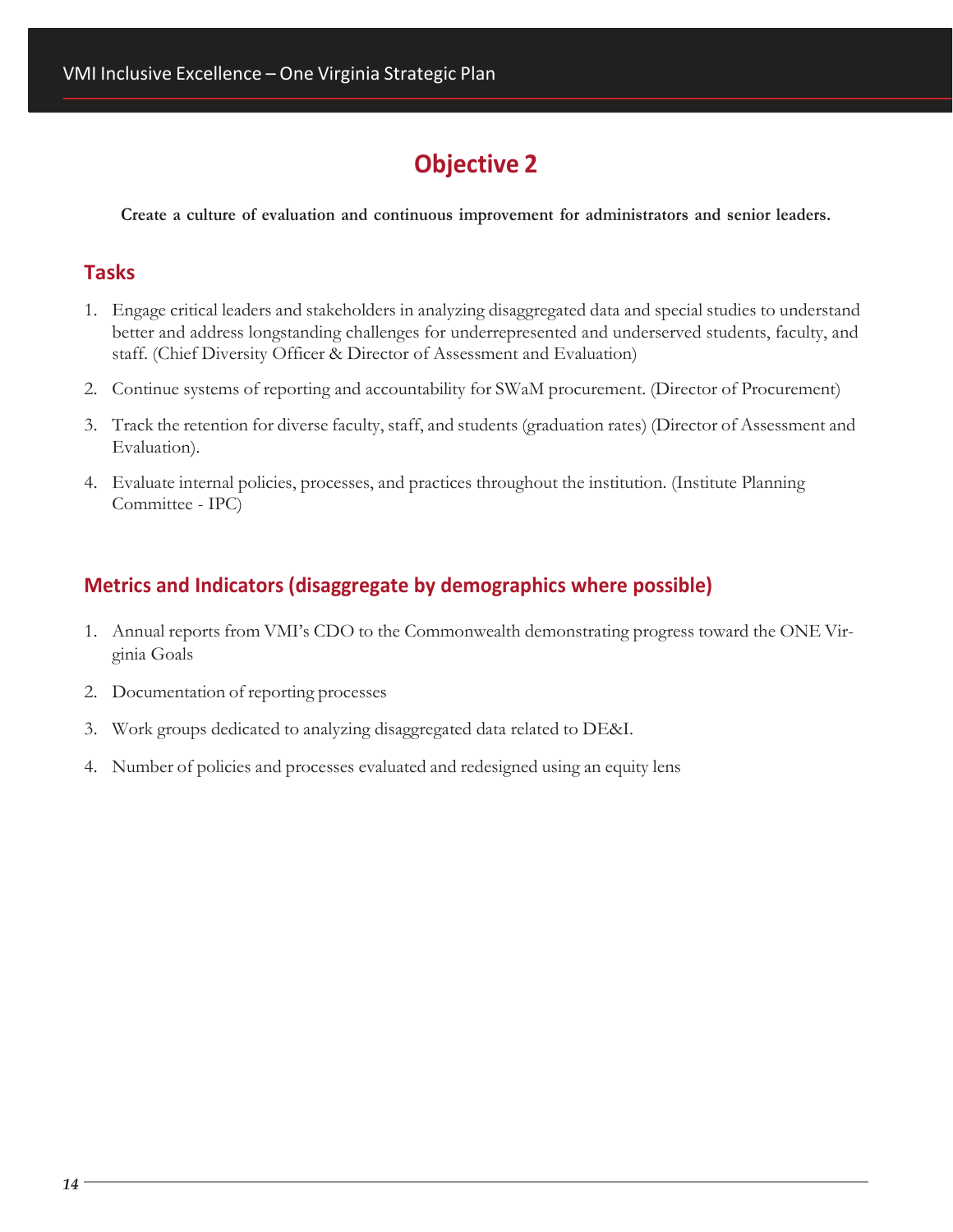

**Sustain and increase institute-wide efforts designed to amplify potential secure gifts, grants, and opportunities to advance the DEI goals in the Inclusive Excellence framework.**

#### **Tasks**

1. Seek foundation support for key gateway and academic-support programs that serve women, international, underrepresented, and underserved populations, veterans, and those with diverse abilities. (Chief Diversity Officer)

- 1. Funding support for DEI initiatives from fundraising efforts
- 2. Increased initiatives aimed at women and multicultural alumni cultivation
- 3. Annual reports on the satisfaction or the engagement of multicultural alum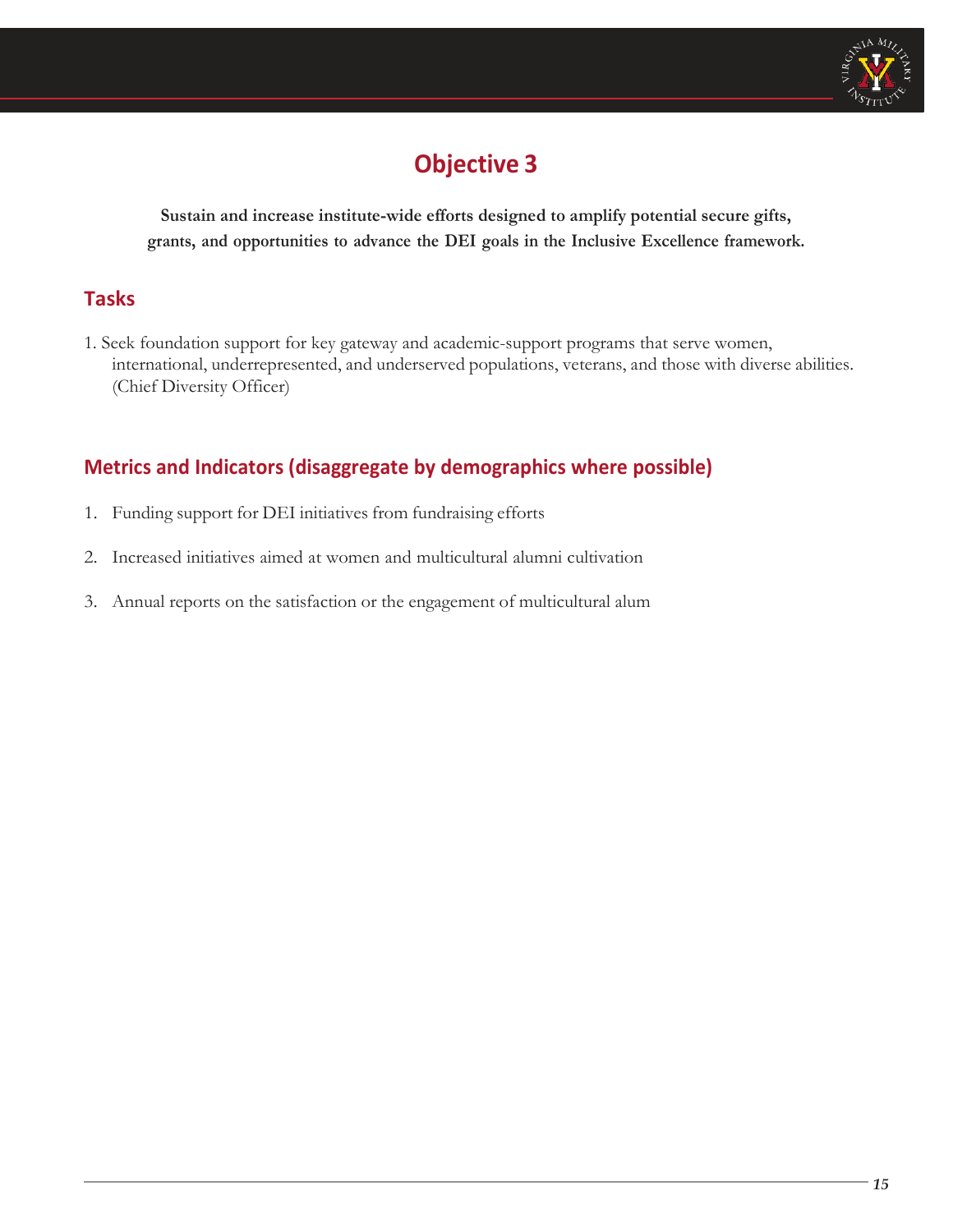# **Goal 5: Community Engagement**

**Community Engagement: Leverage institutional philanthropy and community partnerships to create collective impact with other community organizations**

## **Objective**

**Evaluate and expand community engagement and partnerships to create collective impact with other community organizations.**

#### **Tasks**

- 1. Evaluation of existing engagement and partnerships to determine how to best leverage the institution's resources to bring about the conditions of collective impact. (Deputy Superintendent for Academics and Dean of the Faculty, Commandant, Director of Intercollegiate Athletics, and Chief Diversity Officer
- 2. Identify and build partnerships with community organizations. (Deputy Superintendent for Academics and Dean of the Faculty, Commandant, Director of Intercollegiate Athletics, and Chief Diversity Officer)

- 1. Results of evaluation
- 2. Number and type of partnerships
- 3. Demonstrated impact of partnerships on community outcomes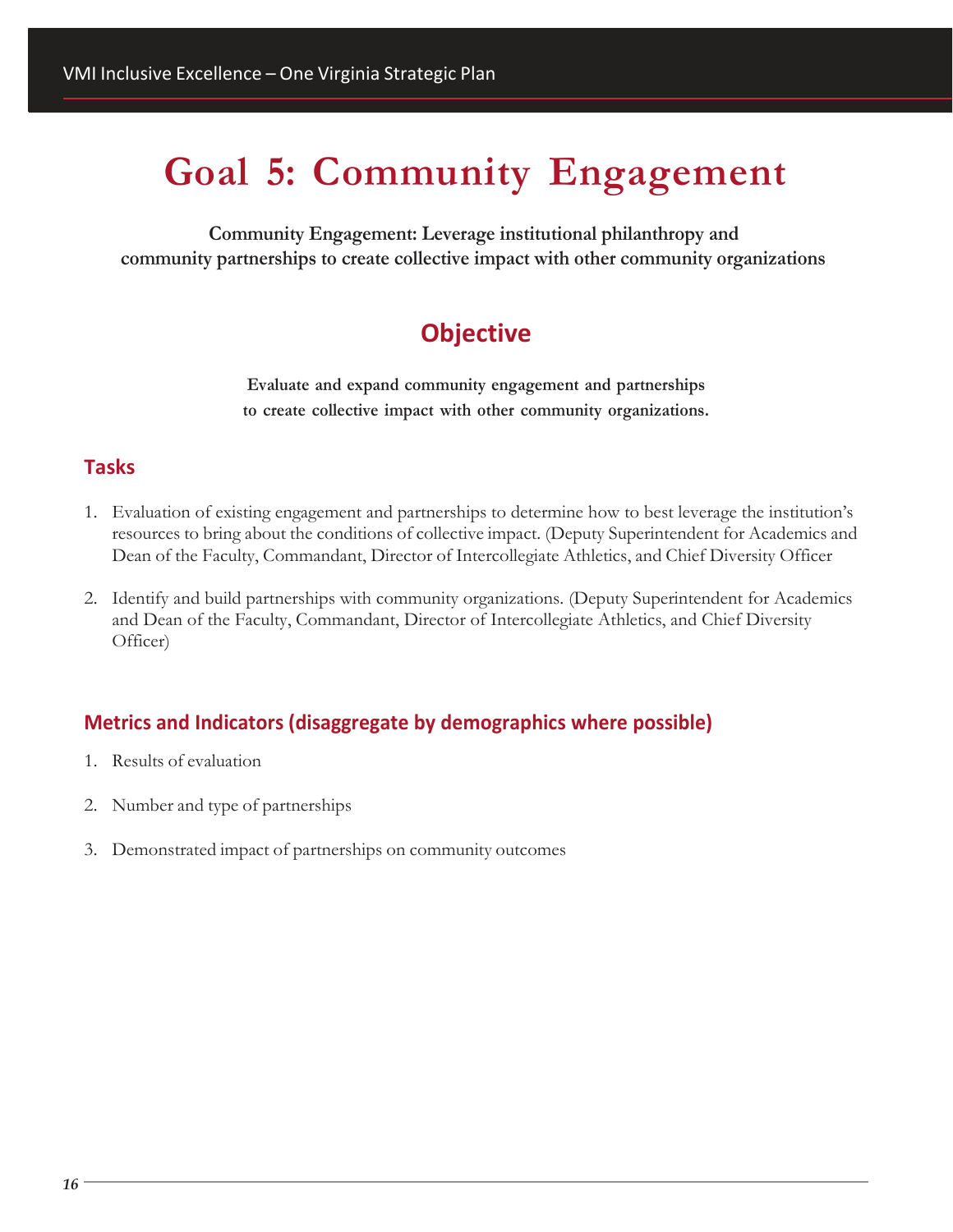

# **Dr. Jamica N. Love Named Chief Diversity Officer at VMI**

Lexington, Va., May 26, 2021—After nearly two decades of experience in student engagement, behavioral intervention, and accountability in higher education, Dr. Jamica N. Love has been named the chief diversity officer at VMI.

She was chosen from a competitive pool of candidates in a national hiring search.

"She stood out, and will be the right person at the right time," said Michael Hamlar, a member of the VMI board of visitors and part of the chief diversity officer search committee. "It's an honor to recommend her for this position, and we are excited to see what she accomplishes."



Through the development of programs and initiatives, Love is tasked

with a mission focused on guiding the strategic direction of the Institute's diversity, equality, and inclusion. Her office will be located in Smith Hall and she will report to Maj. Gen. Cedric T. Wins '85, VMI superintendent.

"Her experience and education will bring a wealth of good ideas and meaningful change to VMI," said Wins. "I look forward to working closely with Dr. Love to bring new opportunities to the Corps of Cadets and the entire VMI community to connect and grow."

Love earned both her doctoral degree in higher education administration and her master's degree in counseling psychology from Northeastern University. She earned a bachelor's degree in general experimental psychology from Emmanuel College, also in Boston.

She has held roles at Roxbury Community College, Pine Manor College, Eastern Nazarene College, among other schools, where her responsibilities often focused on student life, campus morale, compliance, suicide prevention, and the implementation of multicultural and social justice programs. Most recently, she has served as a keynote speaker for national and regional conferences addressing diversity, equality, and inclusion in education.

"I desire to guide students to be principled individuals and responsible citizens as it pertains to their development and understanding of equality, equity, and inclusion," said Love. "Diversity is about a moral imperative, and a desire to see social justice achieved in the areas of age, class, ethnicity, gender, nationality, physical ability, race, religion, and sexual orientation."

Love will assume this position July 9, and will be appointed a Lieutenant Colonel in the Virginia Militia.